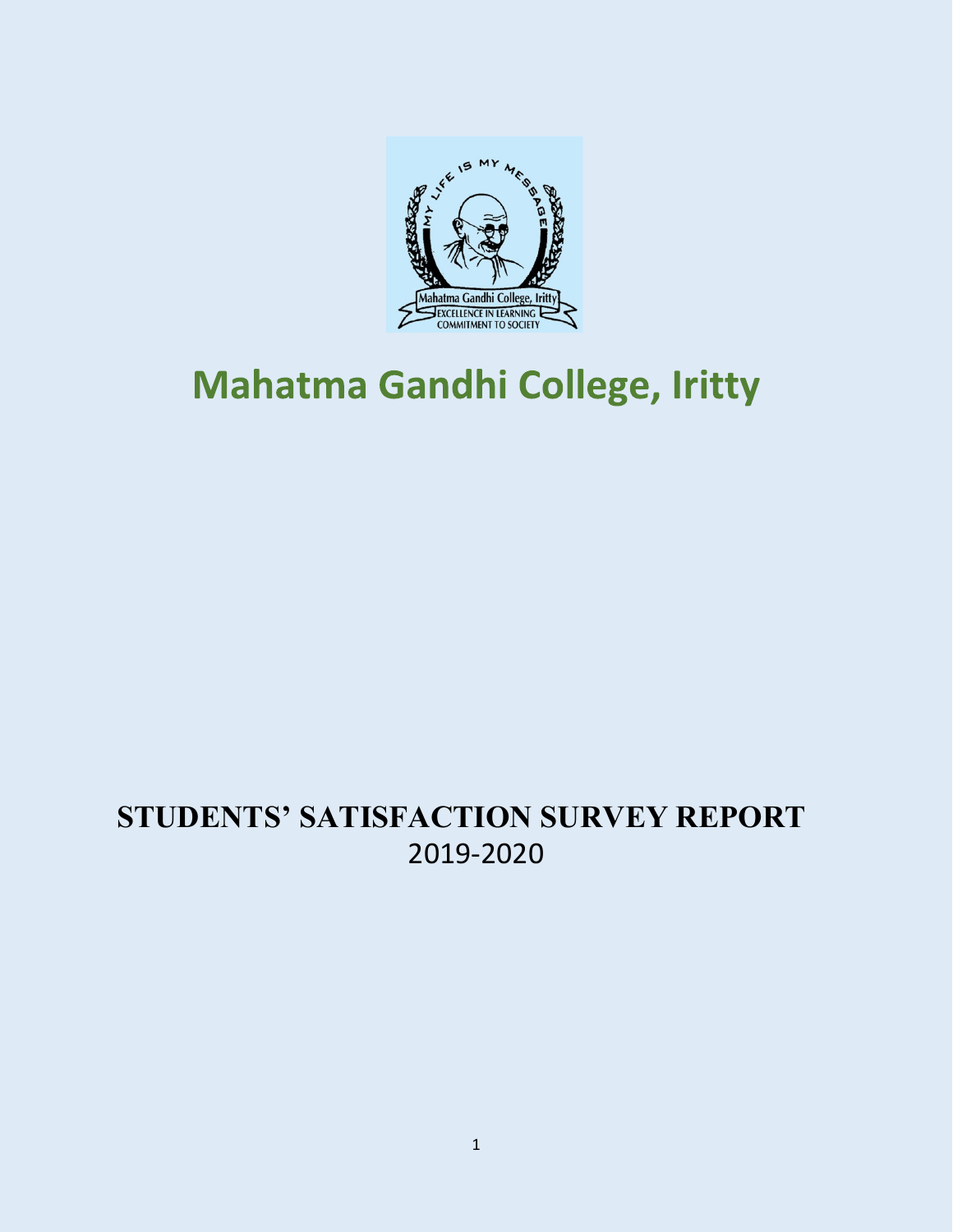#### **STUDENT SATISFACTION SURVEY 2018-19**

#### **METHODOLOGY:**

Mahatma Gandhi College, Iritty conducts the Students Satisfaction Survey (SSS) on a yearly basis to collect the feedback from students about the total satisfaction in the college and its infrastructural facilities and also the teaching learning process of the college. Students Satisfaction Survey (SSS) was conducted among the students of the college through direct questionnaire method. The questionnaire has been framed based on NAAC guidelines. The students were permitted to remain anonymous to receive frank responses. The data analysis team of IQAC conducted the detailed analysis on the survey responses. The student's satisfaction on teaching and learning were made, mainly focusing on the evaluation on teachers using 24 questions, which aids to evaluate and improve the teaching learning system of the college.

Number of respondents: 199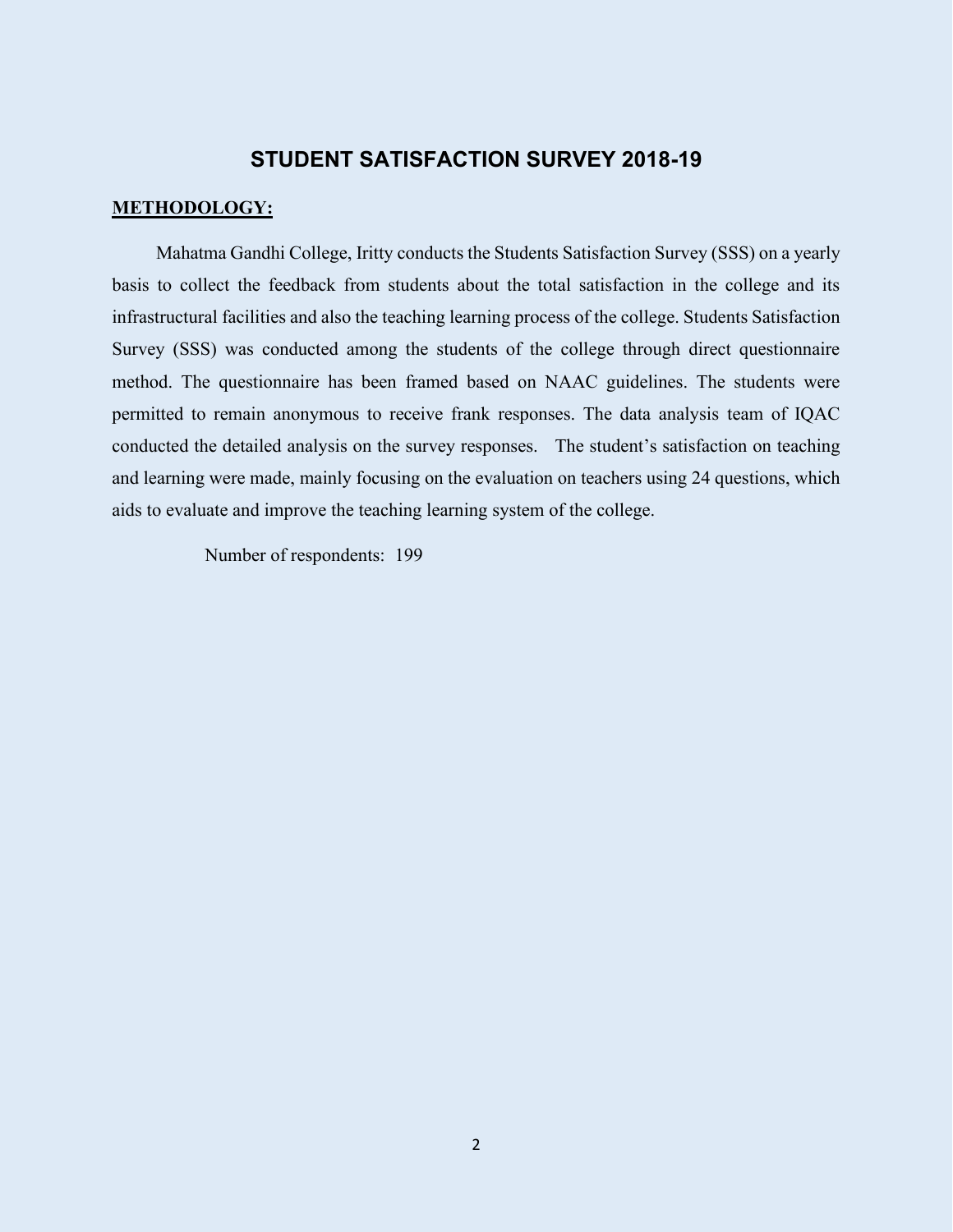# **STUDENTS SATISFACTION SURVEY 2019-2020 Mahatma Gandhi College, Iritty**



## **Students Satisfaction on teaching and Learning**

| Parameters/Questions                                                                       | <b>Marks</b> |
|--------------------------------------------------------------------------------------------|--------------|
| How much of the syllabus was covered in the class                                          | 88.48        |
| How well did the teachers prepare for the class                                            | 89.36        |
| How well were the teachers able to communicate?                                            | 89.78        |
| The teachers approach to teaching can best be described as                                 | 84.62        |
| Fairness of the internal evaluation process by the teachers                                | 89.06        |
| Was your performance in assignments discussed with you?                                    | 79.32        |
| The institute takes active interest in promoting internship, student exchange, field visit |              |
| opportunities for students                                                                 | 76.96        |
| The teaching and mentoring process in your institution facilitates you in cognitive        |              |
| , social and emotional growth                                                              | 78.02        |
| The institution provides multiple opportunities to learn and grow                          | 82.62        |
| Teachers inform you about your expected competencies, course outcomes and program          |              |
| outcomes                                                                                   | 88.36        |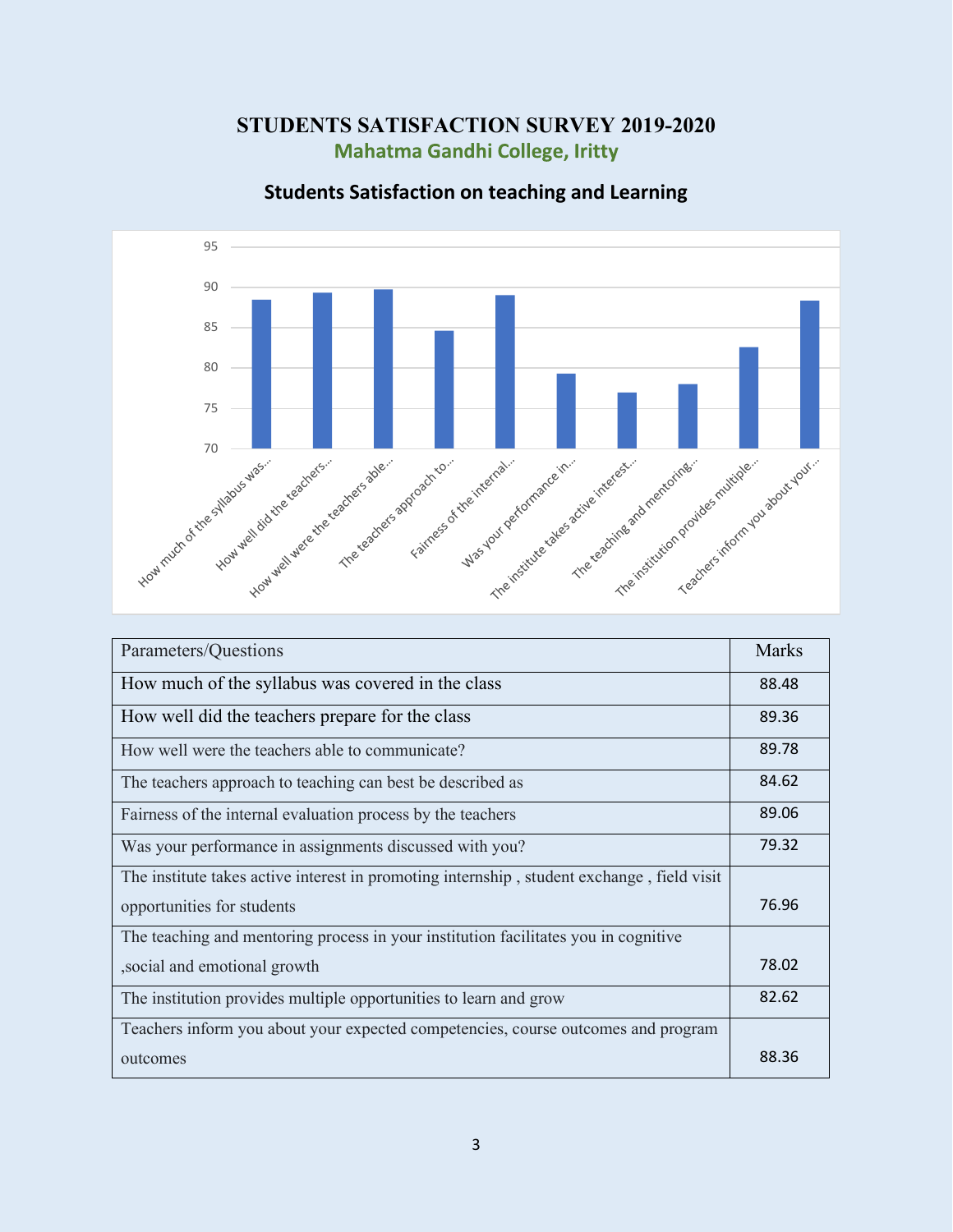

| Your mentor does a necessary follow up with an assigned task to you                  | 86.22 |
|--------------------------------------------------------------------------------------|-------|
| The teachers illustrate the concepts through examples and applications               | 90.08 |
| The teachers identify your strengths and encourage you with providing right          |       |
| level of challenges                                                                  | 83.52 |
| Teachers are able to identify your weaknesses and help you to overcome them          | 81.92 |
| The institution makes effort to engage students in the monitoring, review and        |       |
| continuous quality improvement of the teaching learning process                      | 83.12 |
| The institute or teachers use student centric methods, such as experiential          |       |
| learning, participative learning and problem-solving methodologies for               |       |
| enhancing learning experiences                                                       | 83.46 |
| Teachers encourage you to participate in extracurricular activities                  | 77.98 |
| Efforts are made by the institute/teachers to inculcate soft skills, life skills and |       |
| employability skills to make you ready for the world of work                         | 81.92 |
| What percentage of teachers use ICT tools such as LCD projector, multimedia          |       |
| etc while teaching                                                                   | 76.56 |
| The overall quality of teaching-learning process in your institute is very good      | 91.16 |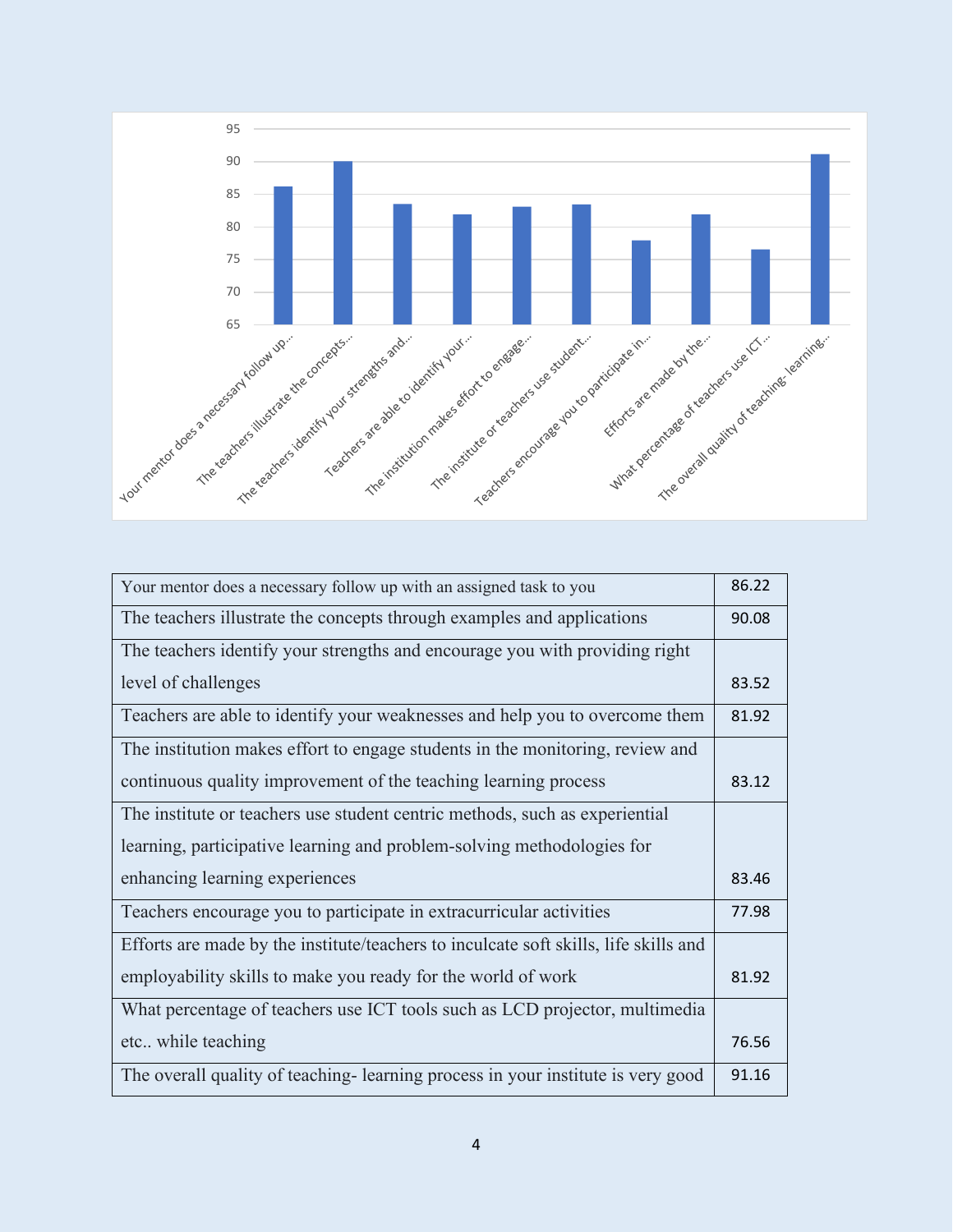## **Strong (Above 80)**

| Syllabus covered in the class                                                         | 88.48 |
|---------------------------------------------------------------------------------------|-------|
| Preparation by teachers for the class                                                 | 89.36 |
| Communication skill of the teachers                                                   | 89.78 |
| The teachers approach towards teaching                                                | 84.62 |
| Fairness of the internal evaluation process by the teachers                           | 89.06 |
| The institution provides multiple opportunities to learn and grow                     | 82.62 |
| Teachers expected competencies, course outcomes and program outcomes                  | 88.36 |
| Proper follow up with an assigned task                                                | 86.22 |
| The teachers illustrate the concepts through examples and applications                | 90.08 |
| The teachers identify your strengths and encourage you with providing right level of  |       |
| challenges                                                                            | 83.52 |
| Teachers are able to identify your weaknesses and help you to overcome them           | 81.92 |
| The institution makes effort to engage students in the monitoring, review and         |       |
| continuous quality improvement of the teaching learning process                       | 83.12 |
| The institute or teachers use student centric methods, such as experiential learning, |       |
| participative learning and problem-solving methodologies for enhancing learning       |       |
| experiences                                                                           | 83.46 |
| Efforts are made by the institute/teachers to inculcate soft skills, life skills and  | 81.92 |
| employability skills to make you ready for the world of work                          |       |
| The overall quality of teaching-learning process in your institute is very good       | 91.16 |

#### **Should Improve (Between 70 and 80)**

| Discussion of performance regarding assignments                                 | 79.32 |
|---------------------------------------------------------------------------------|-------|
| The institute takes active interest in promoting internship, student exchange,  |       |
| field visit opportunities                                                       | 76.96 |
| The teaching and mentoring process in the institution facilitates in cognitive, |       |
| social and emotional growth                                                     | 78.02 |
| Teachers encourage you to participate in extracurricular activities             | 77.98 |
|                                                                                 |       |
| What percentage of teachers use ICT tools such as LCD projector, multimedia     | 76.56 |